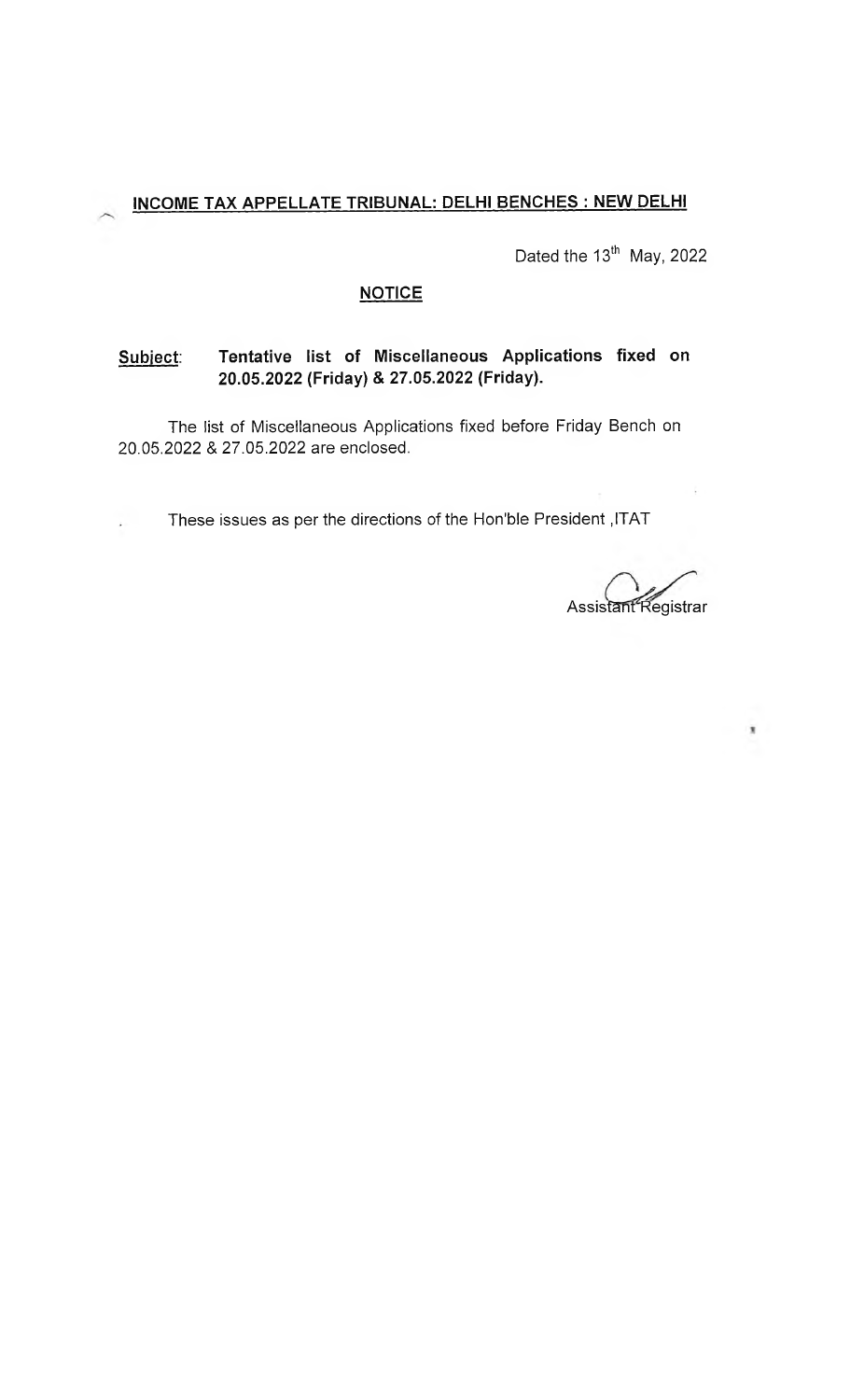## **INCOME TAX APPELLATE TRIBUNAL : DELHI BENCHES : NEW DELHI Tentative List of M.A fixed on 20.05.2022**

| $1 - 3$ | M.A No.775 & 777/19  | AC-Jaypee Infratech Ltd          |
|---------|----------------------|----------------------------------|
| 4.      | M.A No.628/17        | <b>AC-Nazar Trading</b>          |
| $5-9.$  | M.A No.469 to 473/18 | $-do-$                           |
| 10.     | M.A No.535/17        | DC-M/s Saurer Embrodery Systems  |
| 11.     | M.A No.187/19        | JBM Industries Ltd               |
| 12&13.  | M.A No.355 & 356/16  | Vijay Power Generators           |
| 14.     | M.A No.06/20         | Taneja Developers Infra          |
| 15.     | M.A No.44/20         | AC-Brahmaputra Infrastructure    |
| 16.     | M.A No.38/20         | AC-Akash Poddar                  |
| 17.     | M.A No.20/20         | Ms Jasneet Kaur Chattwal         |
| 18.     | M.A No.03/20         | AC-S.S. Gas Lab Asia P.Ltd       |
| 19.     | M.A No.23/20         | AC-Saarthak Vanijya              |
| 20.     | M.A No.24/20         | AC-Ravi Sankaran                 |
| 21.     | M.A No.43/20         | Vinod Kumar                      |
| 22.     | M.A No.42/20         | DC-Prudent Agri Commodities      |
| 23.     | M.A No.28/20         | DC-Dharampal Premchand Ltd       |
| 24.     | M.A No.29/20         | <b>AC-Manish Merchants P.Ltd</b> |
| 25.     | M.A No.18/20         | Oracle Buildwell P.Ltd           |
| 26.     | M.A No.51/19         | AO-Sanjay Ghai                   |
| 27.     | M.A No.159/19        | Mother Pride Education           |
| 28.     | M.A No.234/19        | Field Fresh Foods P.Ltd          |
| 29.     | M.A No.496/19        | Systra SA (Project Office)       |
| 30.     | M.A No.212/19        | DC-D S Realty & Realtors P.Ltd   |
| 31.     | M.A No.485/19        | Shamken Cotsyn Ltd               |
| 32.     | M.A No.694/19        | Vikram Vadhera                   |
| 33.     | M.A No.723/19        | Raj Kumar Yadav                  |
|         |                      |                                  |

 $\bigwedge$ 

 $\omega$ 

Assistant Registrar